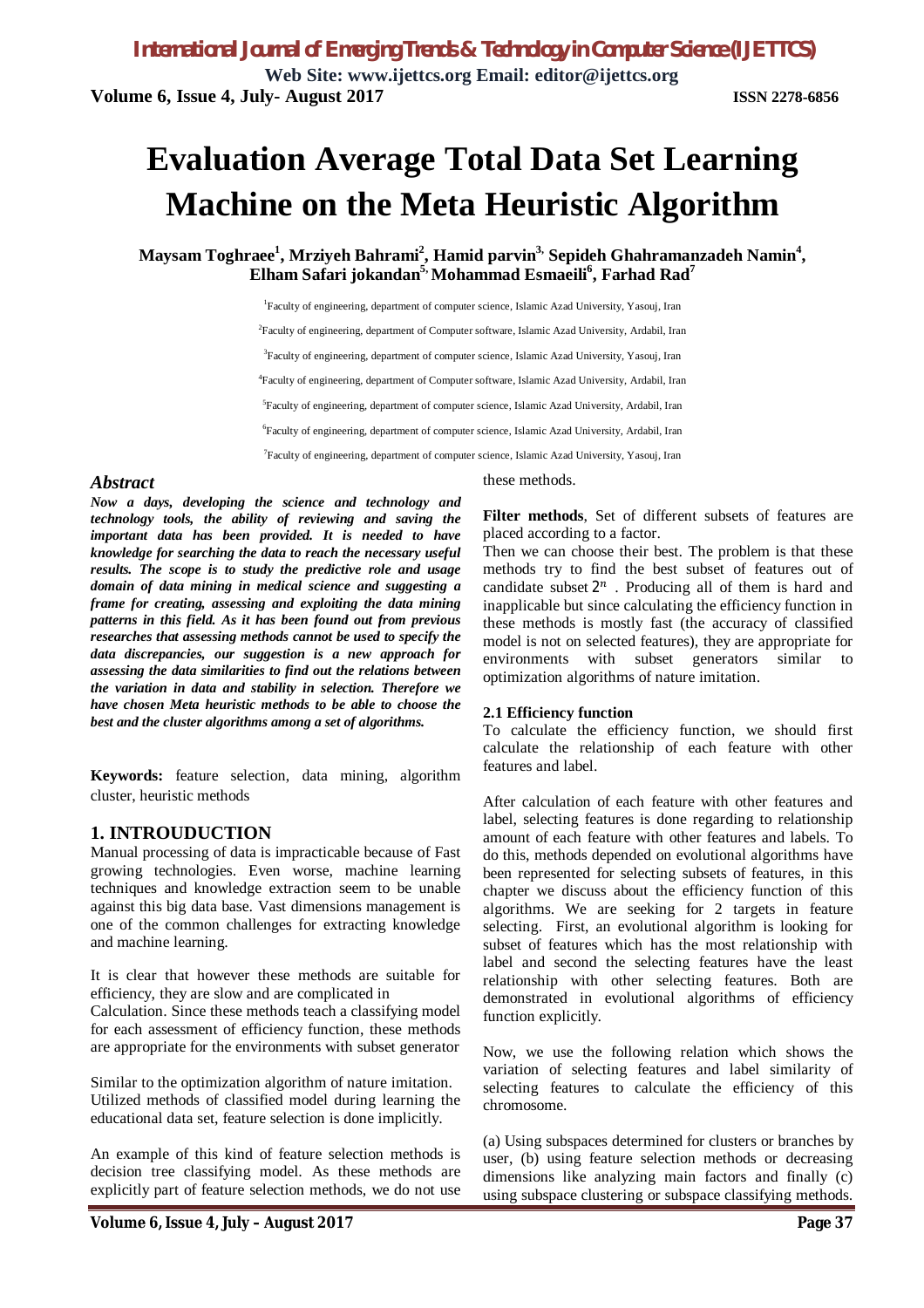**Web Site: www.ijettcs.org Email: editor@ijettcs.org**

# **Volume 6, Issue 4, July- August 2017 ISSN 2278-6856**

We discuss about the feature selection methods (b) in this report. A lot of solutions and algorithm have been represented for feature selection issue. A lot of solutions and algorithms have been represented for feature selection issue, some of which are 30 or 40 years old. The problem about algorithms when represented was their calculating feature. However, fast computers and big saving sources have made this problem unimportant, beside, big data sets for new issues has made it important to find a fast algorithm for this issue. Feature selection has 2 types:

### **a)supervised feature: Labels are used during feature selection algorithm(Zhao &Liu 2007)**

### **b)unsupervised feature :Labels are not used during feature selection algorithm(G.D 2008)**

Research domain is just limited to the supervised feature selection while labels are used during feature selection algorithm.

Purpose of feature selection is decreasing the dimensions of a set to a smaller subset of the set's features. This subset of main features is known as the best subset of features; a target function is used as being better factor which can be different targets according to the primary hypothesis. This being better can be measured, for example accuracy in classifying. We are seeking for the below targets using local searching methods and imitating the nature searching algorithm; a) discuss about the feature selection efficiency methods.

b) Explain the assessing algorithm of this research

c) looking for tests and results from these methods using real data sets.

# **2. EFFICIENCY FUNCTION METHODS**

Different types of efficiency function for various subsets includes (1) wrapper methods, (2) embedded methods, (3) filter methods.

**Wrapper methods:** To asses each of the candidate feature subsets, a classifying model is done on those features (instruct and produce). We consider the accuracy of the trained classifier on a distinct experimental set as the efficiency amount of that candidate subset.

Chromosome of the population is specified according to fitness function we specified. Now we select two chromosomes for reproduction using an appropriate method (A method in which the probability of chromosome selection with better fitness amount is more than a chromosome with less fitness amount). Then using these two chromosome, we create a new chromosome (mating). We change some genes of some chromosomes having a specified probability. Selecting, recombination and mutation steps make a new population of chromosomes (new generation). If the chromosomes tend to the demanded answer, reproduction process stops. Otherwise creating a generation out of the previous

generation continues until we reach to a desired answer or ending the algorithm, condition.

### **3.2 particles swarm optimization algorithm**

In 1995, Kennedy and Eberhard offered particle swarm optimization algorithm for the first time as a nondeterministic search methods for functional optimization (Kennedy &et al, 1995). This algorithm has got inspired from the collective movement of the birds that were seeking for food. A group of birds are looking for food in a space randomly. There is only one piece of food in the discussed space. None of the birds know the location of food. One of the best strategies can be following a bird who is closer to the food. This strategy is the basis of the algorithm (M. carvalho& et al, 2006). Each solution, which is called a particle, is the same as a bird in the algorithm of a mass movement of birds. Each particle has a fitness value which is determined by a fitness function. Particle swarm works based on this principle. In each moment each particle sets its location according to the best location in which it has been located in the searching atmosphere and in the best location which is in its neighborhood. The time passing.  $X_i^{(t)}$  Determines the itch position of the particle in the  $t<sup>th</sup>$  time. Also, each particle needs a speed for moving in the space.  $V_i^{(t)}$  is the speed of i<sup>th</sup> particle in t<sup>th</sup> time. Adding speed to the position of each particle, a new position can be considered for the particle. The function of updating the position of particle is as below:

$$
X_i^{(t+1)} = X_i^{(t)} + V_i^{(t+1)}
$$
, where  $X_i^{(t)} \sim u(X_{min}, X_{max})$ (3-2-1)

The suitability of a particle in the search space is evaluated by the fitness function.

$$
fit_{ch}
$$
\n
$$
= \sum_{i=1}^{f} \text{lesser}(\text{max}_{k=1}^{f}(|\text{cor}(X_{i}, X_{k})| \times \text{and}(\text{ch}_{i}, \text{ch}_{k})) , \text{th}_{2})
$$
\n
$$
\times \alpha + \text{greater}(|\text{cor}(X_{i}, T)|, \text{th}_{1})
$$
\n
$$
(1 - 2)
$$

Where *f* is the amount of features and  $\alpha$  is the big positive number,  $th_1$  and  $th_2$  are two thresholds which should be adjusted by the user, *chj* shows *Ith* of chromosome , *| |*shows the absolute value,  $cor(X_j, X_k)$  shows the relationship of I th and k th features, and  $(ch<sub>j</sub>ch<sub>k</sub>)$  show the logical operator (output is 1 when both inputs are 1,otherwise function output is 0),  $(a,b)$  is greater than 1 if  $a \ge b$ , otherwise function output is 0 and function(a,b) is less than 1, if  $a \leq b$ . Otherwise function output is 0 .

# **3. Evaluation Algorithms**

## **3.1 Genetics Algorithm**

The main idea of evolutional algorithms were presented in 1960 by Rothenberg. Genetic algorithms are derived from this type of algorithm. In fact the computer search methods based on optimization algorithms based on the genetic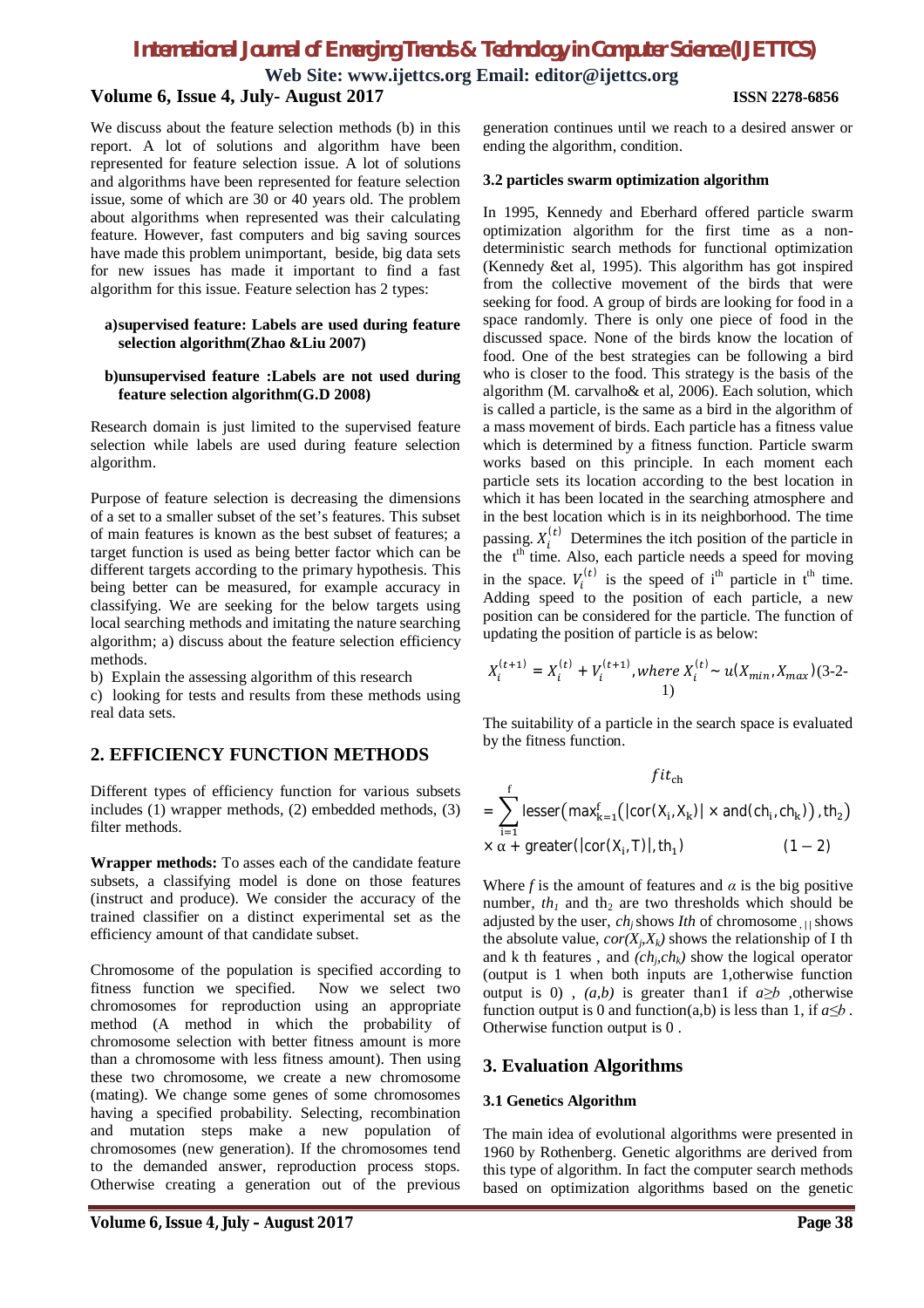**Web Site: www.ijettcs.org Email: editor@ijettcs.org Volume 6, Issue 4, July- August 2017 ISSN 2278-6856**

structure of chromosome's by john Holland(1970) was introduced at the university of Michigan(A.mehdi;1386). The most extensive definitions of genetic algorithm are from Goldberg's book:" Genetic algorithms is machine learning model, its behavior is an example of the evolutionary processes in nature". Genetic algorithm is one the strongest methods derived from the nature which seeks for the problem randomly. This search is seeking for creating better answers in each generation compared to the answers of previous generations which represents one of the best forms of number optimization on the issues of science and engineering (masoudian & et al;2007). We explain the genetics algorithm steps based on (C. Meyers &et al; 1996): First we answer the question by defining a chromosome structure (coding). Introducing the fitness function, we explain the quality of the given answers in each chromosome numerically. Then we generate some chromosomes randomly (or semi-random. And the chromosomes are known as the initial population. We have some answers for the problem in this step which have lower quality. The quality of each

In order to produce a selected food situation already, bee algorithm uses the above phrase:

$$
V_{i,j} = X_{i,j} + \emptyset_{i,j}(X_{i,j} + X_{k,j})
$$
 (3-3-2)

Where  $K \in [B_n]$  and  $j \in [D]$  are selected randomly. Although K is determined randomly, but must be different from i. $\varphi_{i,j}$  is a random number between [-1,1]. This variable controls generating the neighbor food source around the  $Xi$ , *j* ad shows the comparing changes of the food source positions by the honey bee visually. More the difference between  $Xi$ , j and  $Xk$ , j decreases, deviation from  $Xi_j$  is situation decreases. If the parameters generated by these operations are more than their preset amounts, this parameter Parameters can be selected as an acceptable value (D.Karaboga; 2007).

$$
X_i^j = X_{min}^j + rand[0,1]\left(X_{max}^j - X_{min}^j\right)
$$
 (3-3-3)

After generating and fitting the new population new selection is done out of the new population. These are continued as long as the number of iterations of the algorithm ends.

## **3.4. Big Bang Algorithm**

First algorithm was introduced by Eksin and Erol (I.Eksin&K.Erol, 2006). This algorithm uses the phenomenon of the big bang and then the contraction of the universe in the center of gravity. This algorithm has higher speed of convergence compared to other algorithms. Particles are scattered in searching space randomly like other evolutional algorithms which is called big bang phase (C.V. camp, 2007).

Each particle has a position which determines what the particle coordinates in the search space is. Position of the particle changes by its movement in phase, all the particles accumulate around the center of gravity. This phase acts

$$
X_i^{(k)} = \frac{\sum_{j=1}^{N} \frac{x_i^{(k,j)}}{f_j}}{\sum_{j=1}^{N} \frac{1}{f_j}} \qquad i = 1, 2, 3, 4, ..., c \qquad (3-4-1)
$$

Where $X_i^{(K)}$ , is the i<sup>th</sup> particle of the center of gravity in  $k^{th}$ repetition?  $X_{i}^{(k,j)}$  is the I<sup>th</sup> component of j<sup>th</sup> particle produced in  $k^{\text{th}}$  repetition.

## **3.3. Colony Bees Artificial Algorithm**

Ants algorithms based on intellectual foundation can be simply stated in one sentence: Ants select the best way between different ways of reaching food among the barriers in nature. The short way is always chosen. Ants secrete a substance called pheromone after finding food which is seen white after the rain. They find their way finding the pheromone way. Bees are in three groups in colony bee's algorithm bees:

 $(3-3-2)$  honey bee stays in dance region to make a decision for Worker bees, the audience and the pioneers (scout). A choosing a food source is called searching honey bee and and a honey bee, which is looking for the specified is called worker bee. A bee which searches randomly is called pioneer honey bee (scout). In the bee's algorithm, worker bees are half of the population and the other half are searching bees. For every food source there is only one worker bees, in other words, the number of worker bees around the hive equals the number of food sources. The worker bees who are tired of working in the food supply are leading wasp's browser. The main steps of the algorithm is given below:

## **Initialization**

**Repeat**

- a) The location of worker bees in food supplies in memory
- b) The location of searching bees in food sources in memory
- c) Sending the pioneer wasps bees to search for new food sources.

**(Until the desired situation gets achieved).**

A searching bee chooses the food source regarding the possibility related to that source,  $P_i$ , which is calculated by the following phrase:

$$
P_i = \frac{\mathrm{fit}_i}{\Sigma_{n=1}^{sn}\mathrm{fit}_n} \tag{3-3-1}
$$

Where  $fit_i$  is the fitness value of the solution i by worker bees. That is in proportion to the amount of nectar in food source in position i. SN is the number of food sources that equals the number of worker bees (EB) or searching bees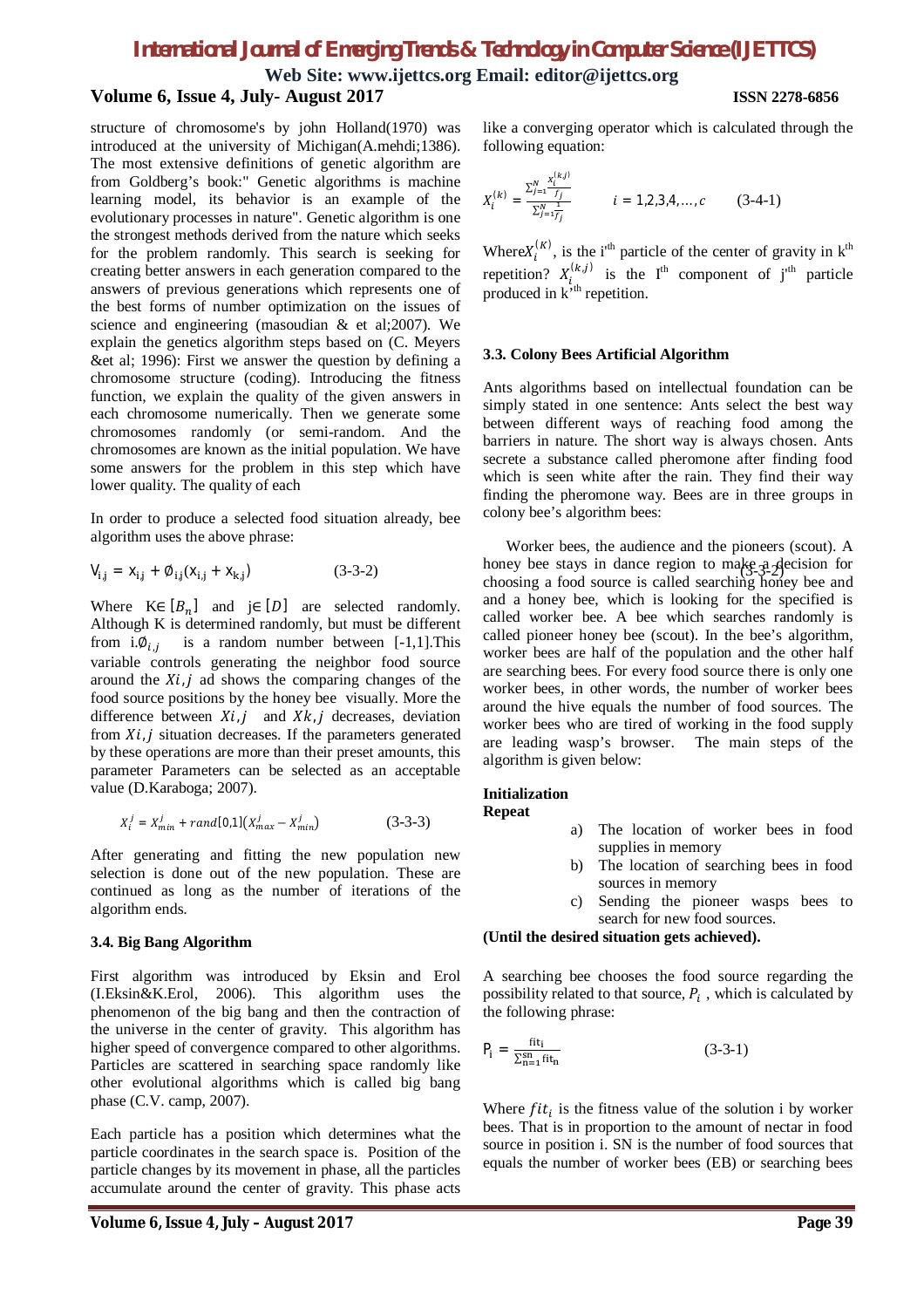**Web Site: www.ijettcs.org Email: editor@ijettcs.org**

# **Volume 6, Issue 4, July- August 2017 ISSN 2278-6856**

(OB). ). In this method, the worker bees interchanges their information with the searching bees.

Displaying the patterns refers to the number of classes, available samples and the number, type and scale of features in a clustering algorithm. Some of these data are not controlled by the user. Selecting feature, Identifying process of a subset is one of the most effective features for using in clustering and feature extracting is, the process of changing some available features and generating new features. Both of these techniques are used in order to achieve a suitable set of features and enhancing the performance of clustering. Adjacent of samples usually is measured by a function of distance between the pair of input patterns. Various criterion are used to measure distances in various fields. A simple measuring criteria such as Euclidean distance is usually used to represent the dissimilarity between the two models. Identifying conceptual similarities between the patterns, evaluation criteria could no longer be used. Grouping step has various methods. The results of the clustering can be in from of hard segmentation (dividing data within separate groups) or phase segmentation (each sample is located in various groups with different membership grades). Hierarchical clustering algorithm represent nested chains of different divisions on the basis of dividing and combining clusters by similarity function. Non-hierarchical clustering algorithm gives a division of the samples. There are other techniques, such as possibility clustering and graph theory clustering. Summarization of data is the extraction process of a precise and simple of the original data set. In clustering, a sample of data summarization could be a short description for each cluster is usually referred to as perpattern model. For example, the center of gravity for each cluster could be a brief description of the sample within that cluster.

# **4. Evaluation Methods**

In this section, the results of applying the proposed method on different data sets and used parameters has been reported. In this section, analysis and interpretation of the results and efficiency of the proposed algorithm also briefly discussed. In this research validation includes experimental validation. In experimental validation, the efficiency of proposed algorithm is discussed in comparison with other algorithm in several real data sets. UCI standard data sets are the used datasets(it is on the machine learning website) is that almost all the result of recent studies in the

 $f_j$  is the target function for point j and N is the number of points or particles and C the number of controlling variables respectively, after determining the particles center of gravity, the new position of particles can be calculated using the following equation :

$$
X_i^{(k+1,j)}=X_i^{(k)}+\left(X_{imax}-X_{imin}\right)\times\alpha_1\times r\times \left(\tfrac{1}{k+1}\right)\quad (3-4-2)
$$

*r* is the random number,  $X_{imax}$  and  $X_{imin}$  respectively are lower and upper constraints to limit in the above equation .  $\alpha_1$  is also a parameter for limiting the search space.

### **3.5. Hill climbing Algorithm**

In Hill climbing algorithm, at first an answer to the question is generated randomly. Then in a loop until the stop condition is not established for the algorithms, a number of neighbors are generated for the current mode of production and the best one is chosen among them and replaces the current mode. (Of course, another definition for the hill climbing has been stated). In general, the optimality of the answer to the algorithm is local. To run Hill climbing algorithm we need two functions: performance function and neighbor function. The performance function determines optimality of the answer. 8 minister of guards on board pair's queens returns. Neighbor function also produces current mode neighbors. In problem 8 queens are for generating neighbor modes, each of them are chosen and move once upward or downward. This means that in the worst mode of each case, there will be 16 neighboring modes that in each repetition of the loop as the best answer will be replaced neighbors. Ends when there is not a better mode compared to the current mode.

### **3.6. Clustering algorithm**

A general trend for clustering process includes the following steps:

- 1.Displaying the patterns that usually involves selecting or extracting the feature.
- 2.Defining an assessment criteria of the similarity according to the data domain.
- 3.Clustering or Grouping process.
- 4.Summarization of data if needed.
- 5.Validation of system.

# **5. Results from Algorithms**



**Figure1** average error rate from total data set in Genetic algorithm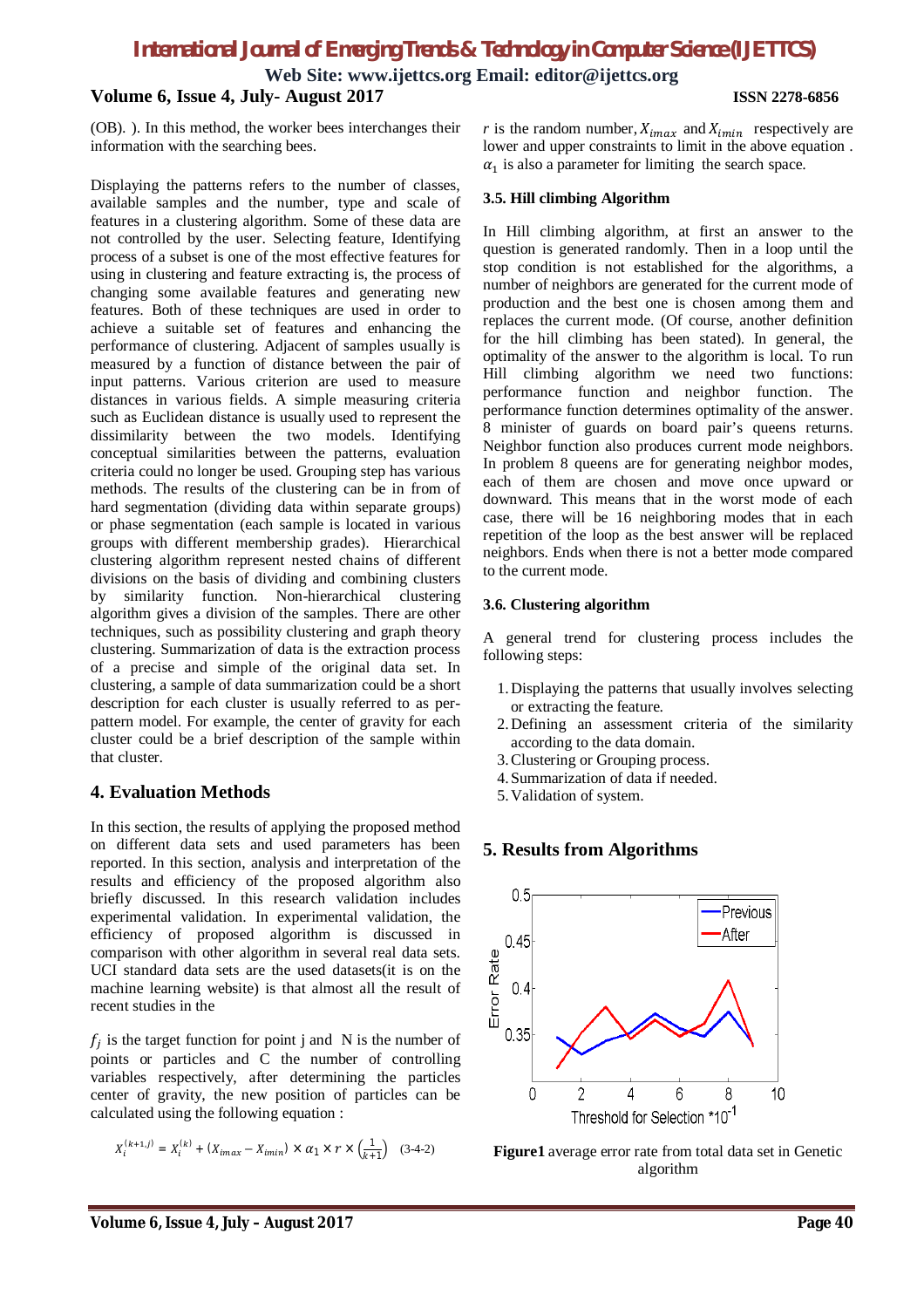**Web Site: www.ijettcs.org Email: editor@ijettcs.org**

# **Volume 6, Issue 4, July- August 2017 ISSN 2278-6856**

In genetic algorithm on average all dataset, pervious error and after error rate situation in this thresholds better. Because they are nearly. In threshold 0.2 and 0.9 pervious and after error rate is 0.35 and this showed that situation in this threshold is better. Because situation in thresholds is low.



**Figure2**average error rate from total data set in hill climbing algorithm

In hill climbing algorithm on average all dataset, situation pervious error and after error isn't favorable. And pervious error rate in this situation is INF. And pervious error rate and after error rate aren't nearly. Because after error rate in threshold 0.1 is low and this situation for mode average isn't favorable.

Field of data mining in the world are reported using this data set. These actual data are often standard. Experimental results of the proposed method and other methods with the world's valid criterion such as error size the feature set size and chosen will be reported.

| Dataset        | # of  | # of   | # of           | Data                |
|----------------|-------|--------|----------------|---------------------|
| Name           | data  | featur | classe         | distribution        |
|                | items | es     | S              | per clusters        |
| <b>Breast</b>  | 404   | 9      | $\overline{2}$ | 444-239             |
| $Cancer*$      |       |        |                |                     |
| Bupa*          | 345   | 6      | 2              | 145-200             |
| $Glass^*$      | 214   | 9      | 6              | $70 - 76 - 17 - 13$ |
|                |       |        |                | 9-29                |
| Galaxy*        | 323   | 4      | 7              | 51-28-46-38-        |
|                |       |        |                | 80-45-35            |
| <b>SAHeart</b> | 462   | 9      | $\overline{2}$ | 160-302             |
| $\ast$         |       |        |                |                     |
| Ionosph        | 351   | 34     | $\overline{2}$ | 126-225             |
| $ere*$         |       |        |                |                     |
| $Iris*$        | 150   | 4      | 3              | 50-50-50            |
| Wine*          | 178   | 13     | 3              | 59-71-48            |
| Yeast*         | 1484  | 8      | 10             | 463-5-35-44-        |
|                |       |        |                | 51-163-244-         |
|                |       |        |                | 429-20-30           |

| Table1datasets used in the first experiment in this thesis. |  |
|-------------------------------------------------------------|--|
| Starred data set"*" are real data sets.                     |  |

It should be mentioned that all results represented in this thesis are achieved, because the test results are so strong and extendable, with an average of 10 separate performance. In the first experiments have been performance on several real data sets. The actual data sets have been derived from machine learning website (Newman, 1998). These data sets is presented in the table above. Test results of the standard features of these data sets have been reported. In other words, each of the properties of this dataset with zero mean and variance one, N (0, 1) are standard. Thresholds  $th_1$  and  $th_2$  changing from 0, 1 to 0, 9 and training set size from 10 percent to 90 percent, different levels of accuracy are achieved. Notice that each performance is done10 times repeatedly. In all cases the maximum population size should be adjusted on 50 and the maximum generation size on 50.



**Figure5**average error rate from total data set in particle swarm optimization algorithm

In particle swarm optimization algorithm on average all dataset, situation is favorable. And in threshold 0.4 error rate has low. Pervious error and after error are near. But in threshold 0.1 error rate than to other thresholds is height. In threshold 0.9 situation error arte goes on height.



# **Figure6** average error rate from total data set in cluster algorithm

In cluster algorithm on average all dataset pervious error and after error situation in threshold 0.4 error rate have low, but in this situation, on average all dataset in this cluster algorithm then to other algorithms are better. Because in this mode, errors are nearly. After error rate and pervious error rate in threshold 0.4 situation were very better. Situation pervious errors in all thresholds level have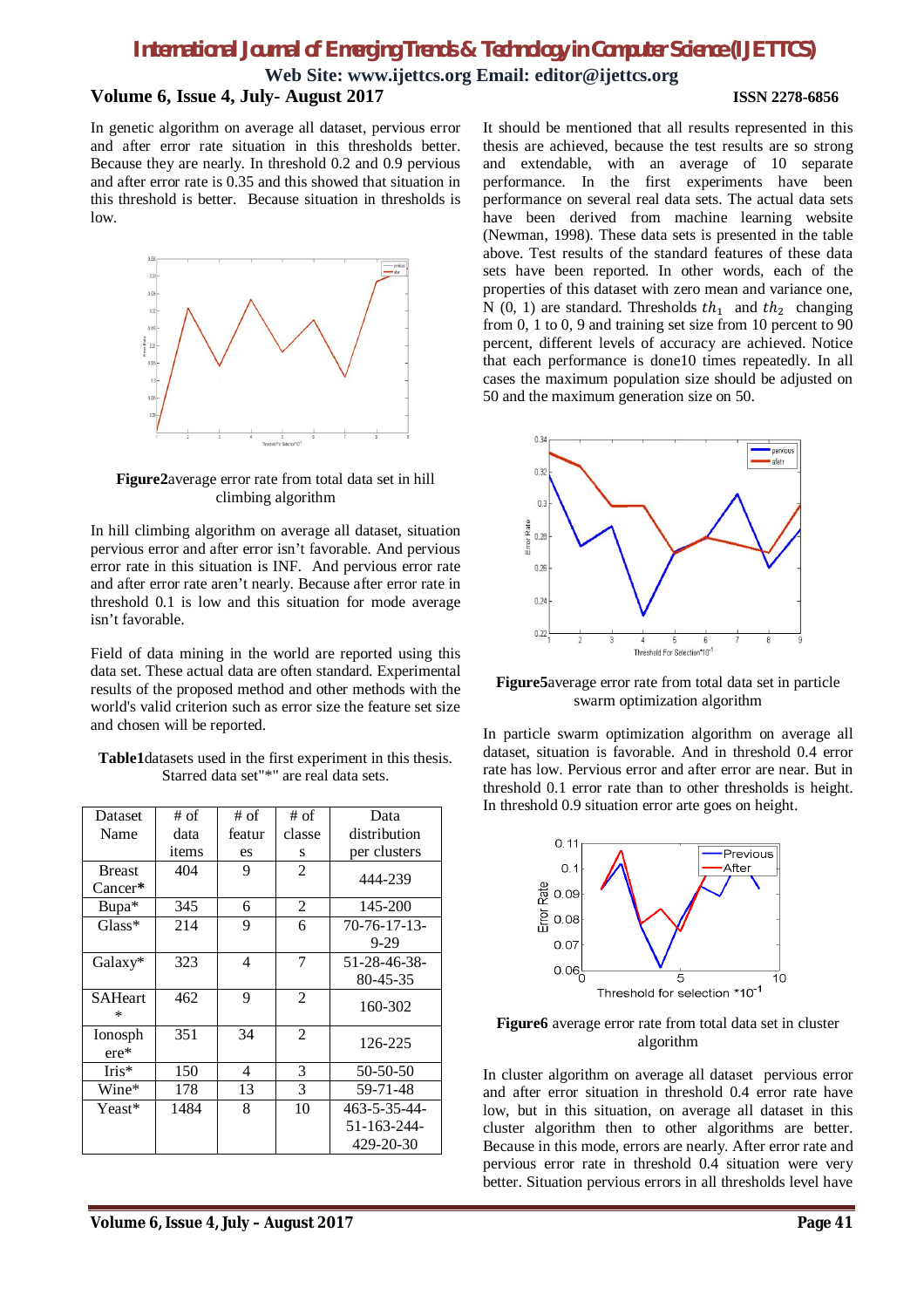**Web Site: www.ijettcs.org Email: editor@ijettcs.org**

# **Volume 6, Issue 4, July- August 2017 ISSN 2278-6856**

lowest. From these experiments obtained, we conclude that the situation clustering algorithm is better.



**Figure3** average error rate from total data set in artificial bee's algorithm

In bees algorithm on average all dataset, situation pervious error rate and after error rate is favorable and they error rate have low, and in threshold 0.1 minimum has pervious error rate. But in other thresholds situation isn't favorable. Just in threshold 0.9 they have collision but error rate is height.



**Figure4** average error rate from total data set in big bang algorithm

In the big bang algorithm on average all dataset previous error and after error just in threshold 0.8 error rate than in other threshold is better. And situation in all threshold is favorable. Because pervious and after error situation have nearly. But error rate haven't lowest and this for average all data isn't Appropriate. But speed in this algorithm than to other algorithms is height.

# **6. Conclusion**

In this study, the efficiency of the proposed algorithm, advantages, challenges and innovations have been discussed briefly. A set of feature selecting method based on the collective intelligence methods has been presented. It was shown experimentally that these methods can have no decrease in classifying quality, selecting almost 80% of features .Beside ,these experiments showed that clustering method is the best way in finding appropriate features for classifying .

# **7. Future Works**

Feature selection methods is one of the most challenging and the most important activities in developing machine learning and patterns recognition. Feature selection is one of the issues which has been discussed in machine learning and also pattern statistical recognition. This issue is important in many usages (e.g. classification), since there are a lot of features in these usages. Many of them are useless or are not informative**.** Eliminating these features does not change the informative content but it effects on calculating feature of the mentioned usage Also it helps to save much useless information with useful data. Not elimination of the waste features makes some dimensional problems. Dimensional problem says that when the dimensions increase, it is possible that the 2 data (or sample) get far from each other. It means that the higher the dimensions (features), probably the most distance between them randomly. As the result, those samples are affected by the dimension and the distance between those samples are estimated much more. It makes the distance between both samples less representing the real distances. So, the quality of classifying or clustering are unpleasantly unreal and drop. It can be stated in another way. It can be said that some clusters or branches in feature's atmosphere are more coherent with some special features; three general ways have been submit to overcome the above dimension problem: As future works, we should accomplish the data sets on hierarchical and partition clustering algorithm as it selects the final cluster qualitatively for us.

# **REFRENCE**

- [1]. Algorithm", PATAT, pp. 528–531. ISBN 80-210- 3726-1.(2006),
- [2]. Marki F and Vogel M and Fischer M. "Process Plan optimization using a Genetic Algorithm", PATAT, pp. 528–531. ISBN 80-210-3726-1.(2006).
- [3]. Masoudian S and ESTEKI A,." Design schedule automatically using genetic algorithm ", thesis, university of Isfahan. .(1386).
- [4]. Matlab version 7.4.0.287(R2012a), 29 january 2012, U.S.Patents Carol Meyers and James B. Orlin, "Very Large-Scale Neighborhood Search Techniques in Timetabling Problems", PATAT 2011, pp. 36–52. ISBN 80-210-3726-1. (2011).
- [5]. Mehdi A." Introduction to genetic algorithm and application", Tehran: Bell Press naghos. (1386).
- [6]. Murata S and Kurova H. Self-Organization of Biological Systems. (2012).
- **[7].** Neumann J, C and Schnar G. S. Combined SVMbased feature selection and classification, Machine Learning, Vol. 61, No. 3, pp. 129 – 150.(2005).
- [8]. Perzina R. "Solving the University Timetabling Problem with Optimized Enrolment of Students by aParallel Self-adaptive Genetic Algorithm",PATAT 2006, pp. 264–280. ISBN 80-210-3726-1. (2006).
- [9]. Pham D. T and Ghanbarzadeh A and Koc E nad Otri S and Rahim S., Zaidi M. The Bees Algorithm –A